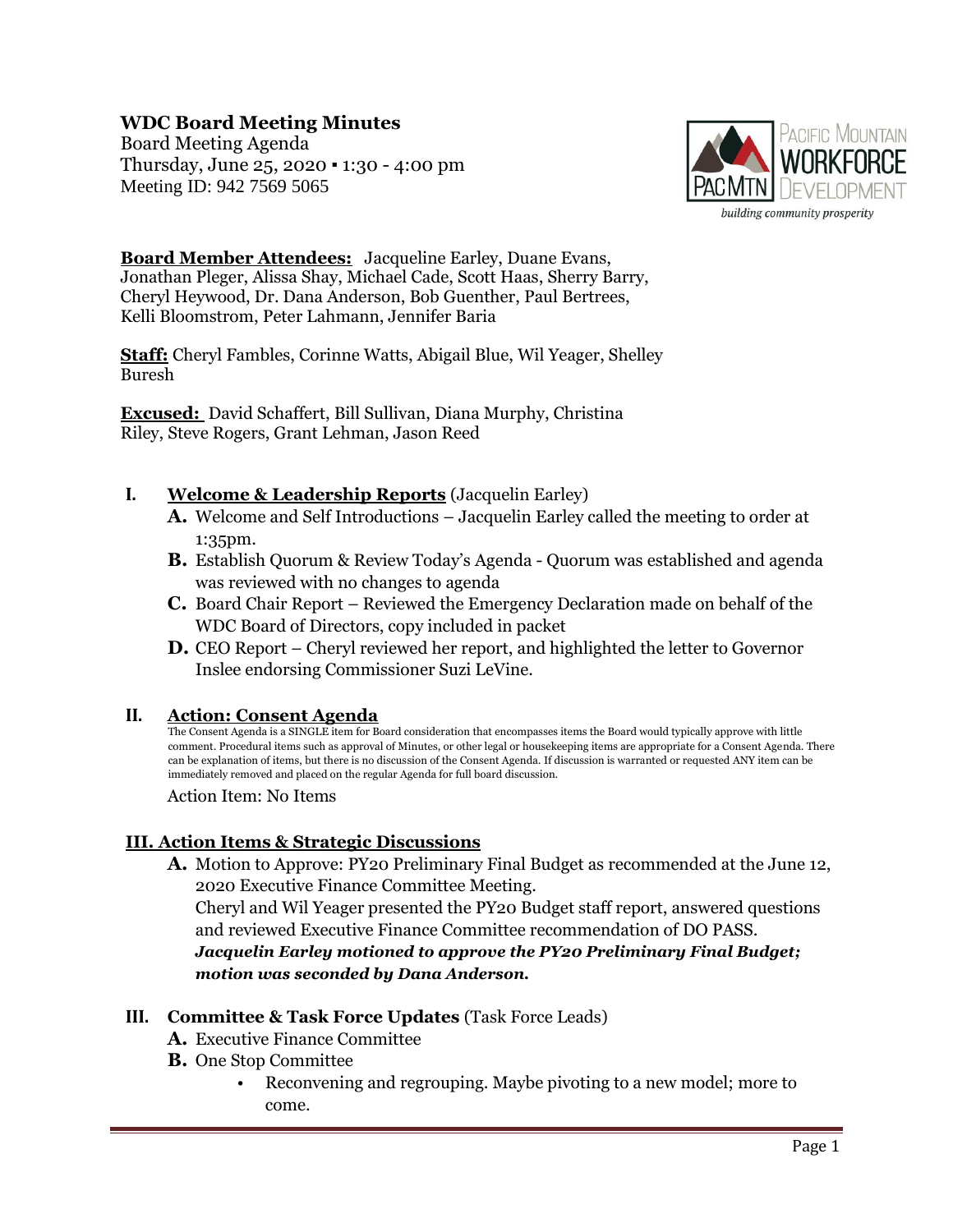- **C.** Targeted Populations
- **D.** Business and Sector Engagement (BaSE)
	- Business hotline PacMtn staffing 2 months 14,000 cases normal 5,000 a year. 75 partners, shifted away from recruitment to retention. PacMtn provided resources that helped. Partnerships have been helpful in getting resources for businesses, more proposals for business to come in areas.
- **E.** Adult Basic Education & Literacy (ABEL)
	- Connecting customers with services and clients could connect to work source services through website, and future trainings and certifications. Need forms made fillable and tools to serve better.

### **IV. Good of the Order & Announcements**

- Thank you from Cheryl to Jim Minkler for all he has done during his time serving on the Board for PacMtn
- $\bullet$  4<sup>th</sup> of July Celebration with Lewis County Military Parade
- WA Economic Development Association Bi-Annual meeting with speaker Richard Florida July 15 & 16. Any Board Member can sign up and PacMtn will pay for registration
- Timberland Regional Library (TRL)
	- 27 Libraries are providing "take-out service". Information on their website WWW.TRL.org
	- ESD113 district are getting  $E#$  to access services encouraging all others to get E Cards.
- In Aberdeen Grays Harbor area Sherry B explained emergence of a new Tiny Home village for homelessness. They are securing land and funding. A training program is being designed for construction skills training.

| <b>Name</b>                 | <b>Business/Organization</b>           | <b>Representation</b>                              |
|-----------------------------|----------------------------------------|----------------------------------------------------|
| <b>County Appointments</b>  |                                        |                                                    |
| Duane Evans<br>1.           | Port Blakely U.S. Forestry             | LC Business: Wood Products                         |
| 2. Vacancy Thurston         |                                        | <b>TC Business:</b>                                |
| Alissa Shay<br>3.           | Port of Grays Harbor                   | <b>GHC Business: Logistics Cross Sector</b>        |
| 4. Vacancy Grays Harbor     |                                        | <b>Business: EDC?</b>                              |
| 5. Peter Lahmann            | Port of Centralia Commissioner         | <b>Business: Economic Development</b>              |
| <b>6. Vacancy Mason</b>     |                                        | <b>Business:</b>                                   |
| Jacquelin Earley<br>7.      | Sierra Pacific                         | <b>MC Business: Wood Products</b><br>Manufacturing |
| 8.<br><b>Steve Rogers</b>   | Historical Society & Museum            | PC Business: Tourism & Recreation                  |
| Grant Lehman<br>$Q_{\star}$ | Jack's Country Store                   | <b>PC Business: Retail</b>                         |
| 10. Bill Sullivan           | <b>Education Technology Consultant</b> | <b>Business: Private Business</b>                  |
| 11. Diana Murphy            | <b>Intermountain Staffing</b>          | <b>Business: HR Staffing</b>                       |
| 12. Vacancy Pacific         |                                        | <b>PC Business: EDC?</b>                           |

## **2019-2020 WDC Members**